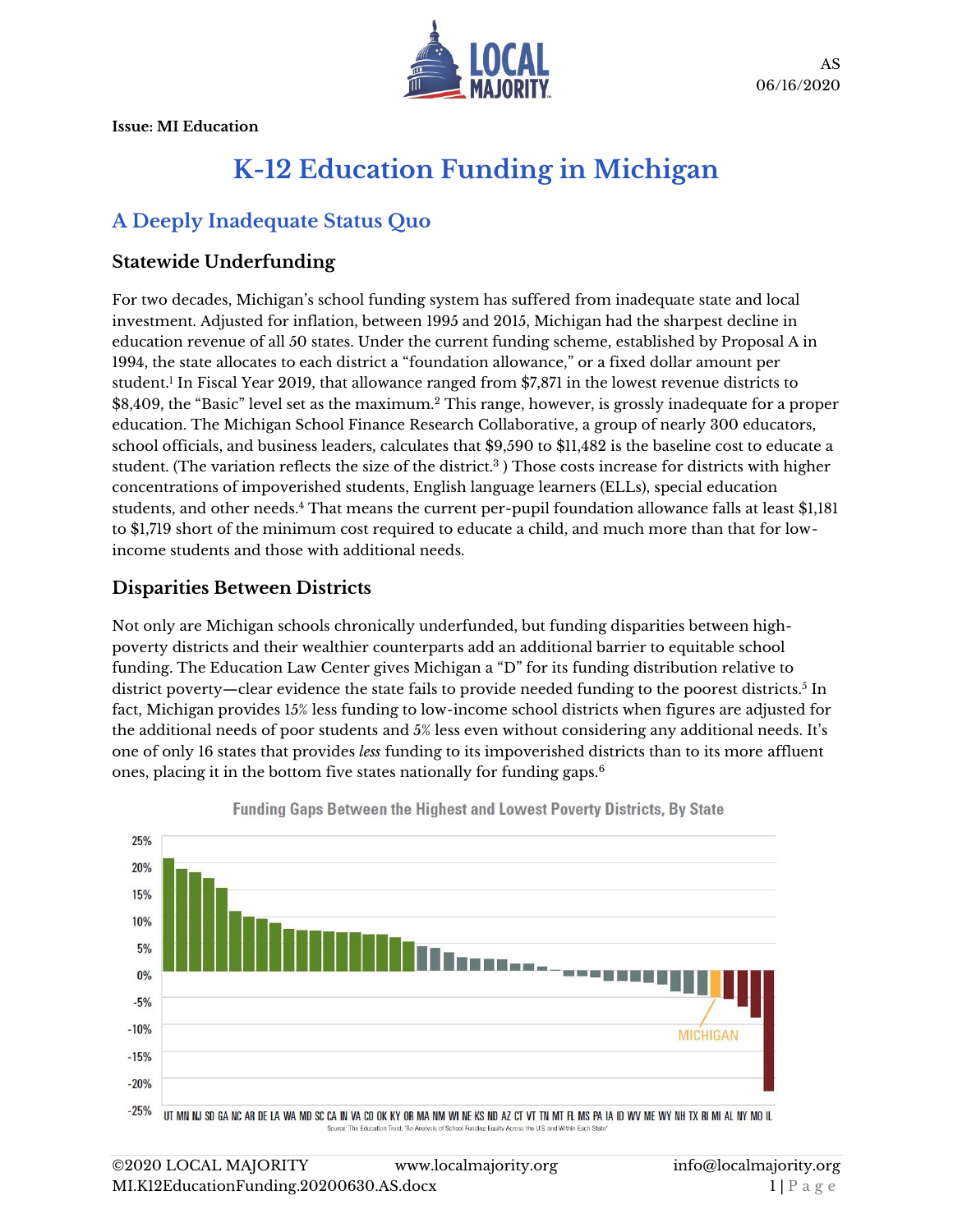

#### **Lack of Investment in School Facilities**

Michigan's system of financing school infrastructure breeds inequality in educational facilities. As of 2015, Michigan was one of just 12 states providing no direct funding to school districts for capital spending, including construction projects. So local property tax revenues dictate the quality of schools' infrastructure.<sup>7</sup> This creates unequal opportunities for students because school districts with higher concentrations of poverty are unable to provide learning experiences offered in more affluent districts, like access to science and computer labs, libraries, sports equipment, and art studios. Moreover, low-quality school facilities threaten the well-being of students and staff. Poor ventilation is associated with higher rates of respiratory illness and student absence, while poor lighting and a lack of exposure to sunlight can cause delayed sleep onset, hurting a student's ability to focus and retain information.<sup>8</sup> Poor facilities also increase both truancy and suspensions. <sup>9</sup> All these infrastructure-related issues disproportionately affect students in high-poverty districts.

#### **Special Education Encroachment**

Michigan reimburses only 28.6% of school districts' special education expenditures. Only five states use this percentage reimbursement model, and of those five, Michigan has the lowest rate of reimbursement.<sup>10</sup> Even factoring in state-level reimbursement for special education-related transportation costs (70.4%) and federal funding (10%), localities are still responsible for 60% of special education spending.<sup>11</sup> This disproportionate local burden is further exacerbated because raising taxes to cover special education costs is prohibited; instead, the funding must come from districts' regular education budgets.<sup>12</sup> On average, Michigan intermediate school districts (ISDs) divert more than \$500 annually per pupil from their general education budget for special education costs. <sup>13</sup> In some districts, this diversion exceeds \$1,200 per pupil.<sup>14</sup> Because the maximum foundation allowance is \$8,409, some students are losing 10% or more of this revenue.<sup>15</sup> As a result, both special education and general education students lose out.



Figure 2. Encroachment per General Education Student by ISD, 2014-2015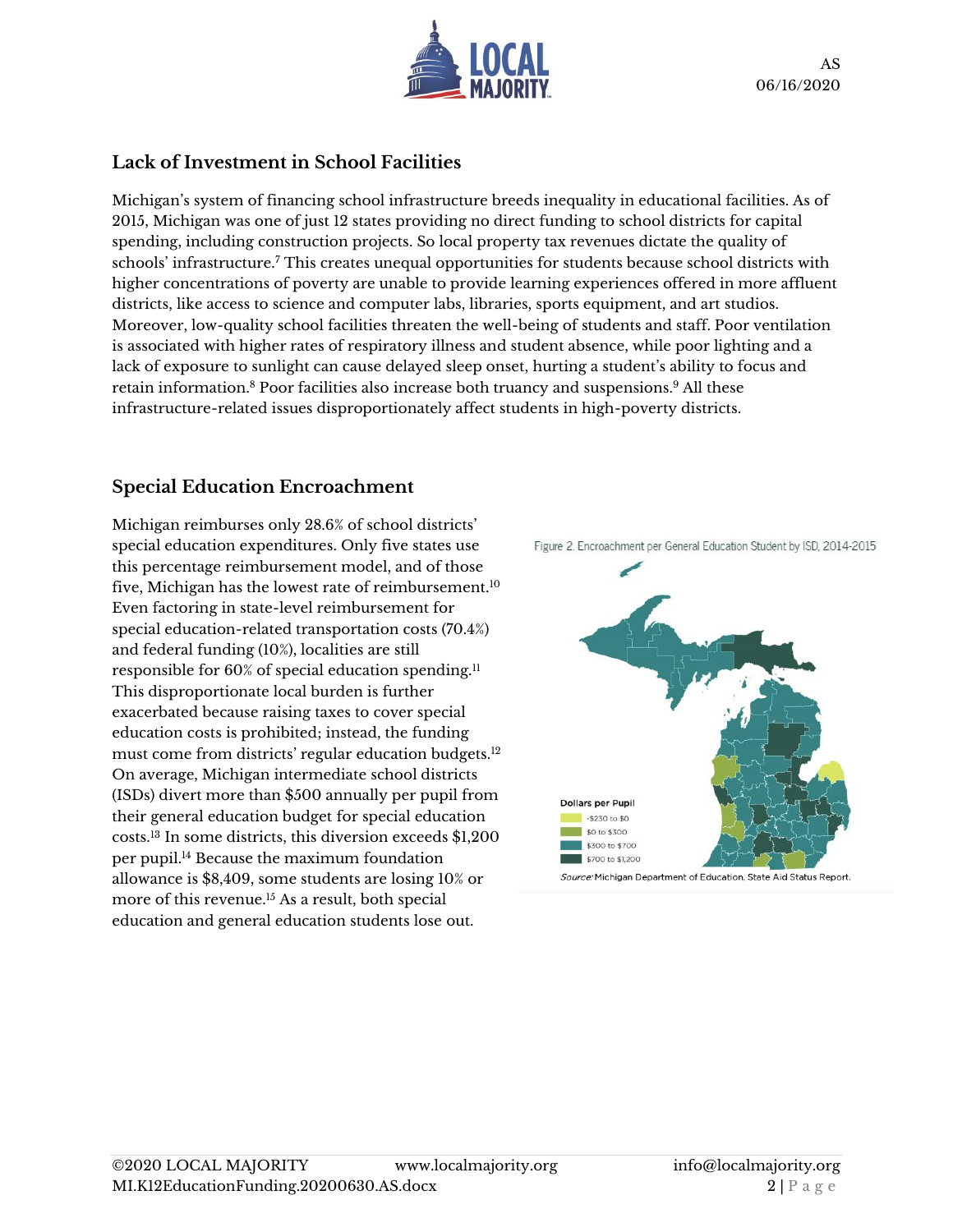

## **The Result: Poor Student Outcomes**

Given the funding shortages and inequities plaguing K-12 education, it is no surprise that student outcomes have declined. In 2015, Michigan ranked 41st in the nation in fourthgrade reading skills, down from 28th in 2003.<sup>16</sup>

It is also no surprise that with Michigan's inequitable system of funding, significant achievement gaps exist. In 2016-2017, only 44 percent of

|                           | 2003             | 2015               |
|---------------------------|------------------|--------------------|
| All Students              | 28 <sup>th</sup> | $41$ <sup>st</sup> |
| African American Students | 38 <sup>th</sup> | $41$ <sup>st</sup> |
| Latino Students           | 22 <sup>nd</sup> | 33 <sup>rd</sup>   |
| Low-Income Students       | 35 <sup>th</sup> | 45 <sup>th</sup>   |
| White Students            | 13 <sup>th</sup> | 49 <sup>th</sup>   |
| Higher Income Students    | 24 <sup>th</sup> | 48 <sup>th</sup>   |

all third graders were proficient in reading; that drops to one-third for Latino students, 29 percent for low-income students, and one-fifth for Black students.<sup>17</sup>

## **Teacher Pensions Under Attack**

In 2019, two proposals were floated that would weaken the foundation of the public school employee retirement system in an attempt to upgrade Michigan's infrastructure.

## **The False Promise of Pension Obligation Bonds**

The first scheme is for the state to borrow \$10 billion by issuing pension obligation bonds (POBs) to pre-fund pensions for school system employees.<sup>18</sup> In theory, if the stock market were to return a higher investment than the interest on the POBs, the earnings could be used to make pension payments and repay the debt. That would in turn free up school tax dollars no longer necessary to cover the unfunded pension liabilities. These could be used to repair the state's crumbling roads.

But this proposal hinges on the assumption that the rate of return on the bond proceeds will exceed the prevailing interest rate, which is far from certain.<sup>19</sup> If the POB proceeds fail to earn enough, liabilities increase, compounding the pension crisis. The Government Finance Officers Association (GFOA), a 20,000-member group of federal, state, provincial, and local finance personnel, warns against issuing POBs partly because their structure make investments extremely unpredictable.<sup>20</sup>

Moreover, GFOA notes that relying on income from POBs has created financial problems for localities in the past.<sup>21</sup> Detroit was forced to file for bankruptcy in 2014 after it was unable to make debt payments after it issued POBs with complicated interest-rate swaps in 2005 ahead of the 2008 mortgage crisis.<sup>22</sup> If the current economic decline resulting from the COVID-19 pandemic continues, it could wreak similar havoc on the state of Michigan if this proposal were to be implemented.

## **The Consequence of Large Pension Debt**

The second proposal would extend the schedule for repaying retirement liabilities by anywhere from five to 10 years, making more funding available immediately to pay for infrastructure improvements. But this pension scheme would cost more in the long term.<sup>23</sup>

The growth in Michigan's unfunded retirement liabilities has required more expenditures to cover these liabilities, siphoning money away from other education spending like teacher salaries, which have stagnated, threatening hiring and retention.<sup>24</sup>